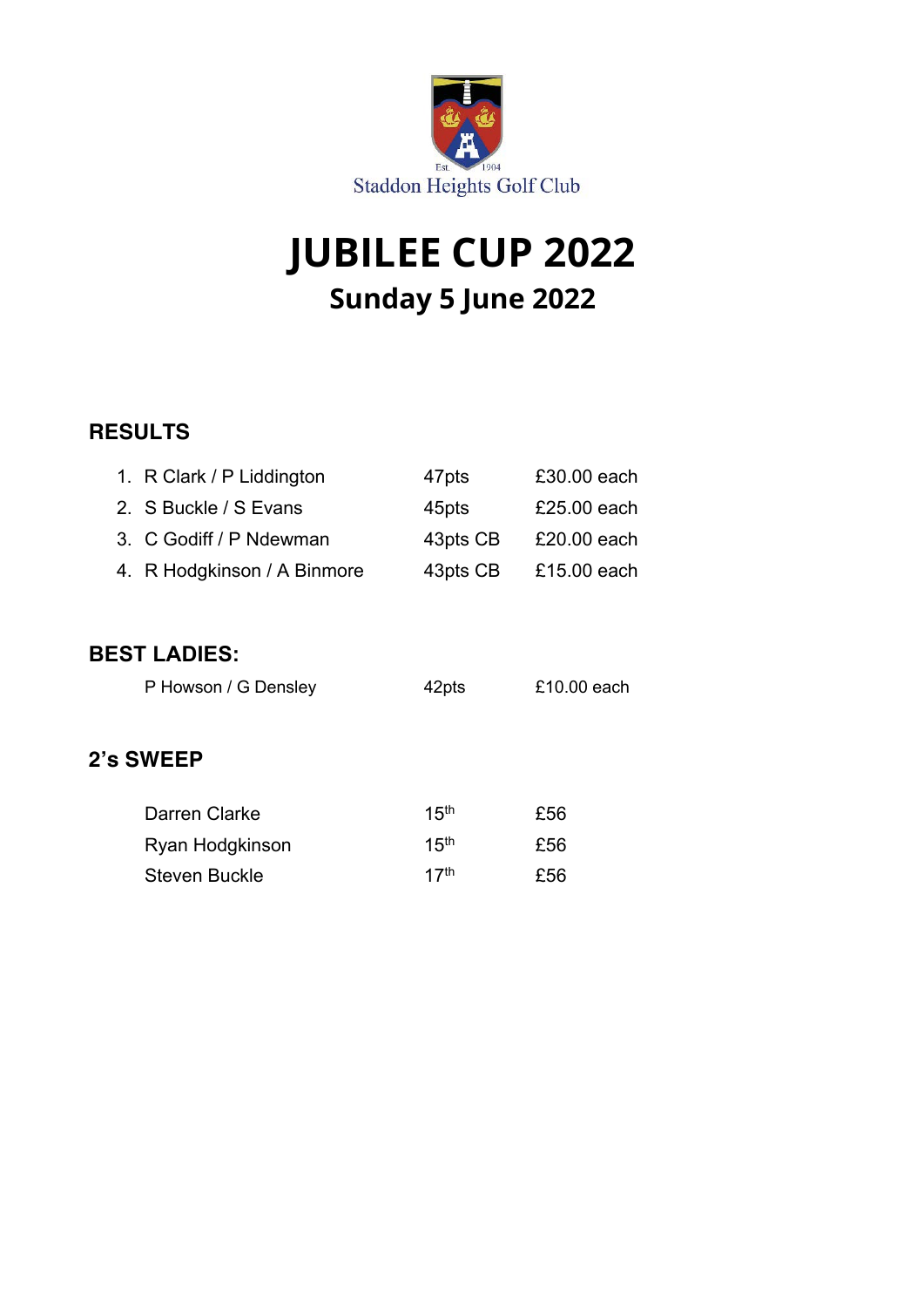## **STADDON HEIGHTS G.C.**

Competition Result Jubilee Cup (05/06/2022)

#### **Score Type: Course/Tee:** Betterball Stableford Mens: Staddon Heights (White)

Ladies: Staddon Heights (Red)

| <u>Pos</u>   | <u>Team</u>                 | <u>Points</u> | <b>Comments</b> |
|--------------|-----------------------------|---------------|-----------------|
| $\mathbf{1}$ | R. Clark / P. Liddington    | 47            |                 |
| 2            | S. Buckle / S. Evans        | 45            |                 |
| 3            | C. Godiff / P. Newman       | 43            |                 |
| 4            | R. Hodgkinson / A. Binmore  | 43            |                 |
| 5            | G. Turner / M. Fishlock     | 43            |                 |
| 6            | L. Foster / R. Howe         | 43            |                 |
| 7            | C. Bird / N. Smith          | 42            |                 |
| 8            | S. Williams / S. Chambers   | 42            |                 |
| 9            | P. Howson / G. Densley      | 42            |                 |
| 10           | M. Wallace / C. Warren      | 42            |                 |
| 11           | C. Howard / B. Gibson       | 42            |                 |
| 12           | R. Brown / I. Shannon       | 41            |                 |
| 13           | P. Dinmore / C. Hooper      | 41            |                 |
| 14           | A. Haworth / A. Gent        | 41            |                 |
| 15           | D. King / D. Watson         | 41            |                 |
| 16           | M. Harris / A. Westacott    | 41            |                 |
| 17           | J. Holwill / P. Aston       | 41            |                 |
| 18           | B. Lisney / S. James        | 40            |                 |
| 19           | A. Withey / N. Hailey       | 40            |                 |
| 20           | G. Thorburn / M. Nichols    | 40            |                 |
| 21           | D. Clarke / A. Montford     | 40            |                 |
| 22           | C. Harper / N. Ryder        | 40            |                 |
| 23           | D. Williams / K. Buckingham | 40            |                 |
| 24           | P. Chapman / M. Mahoney     | 40            |                 |